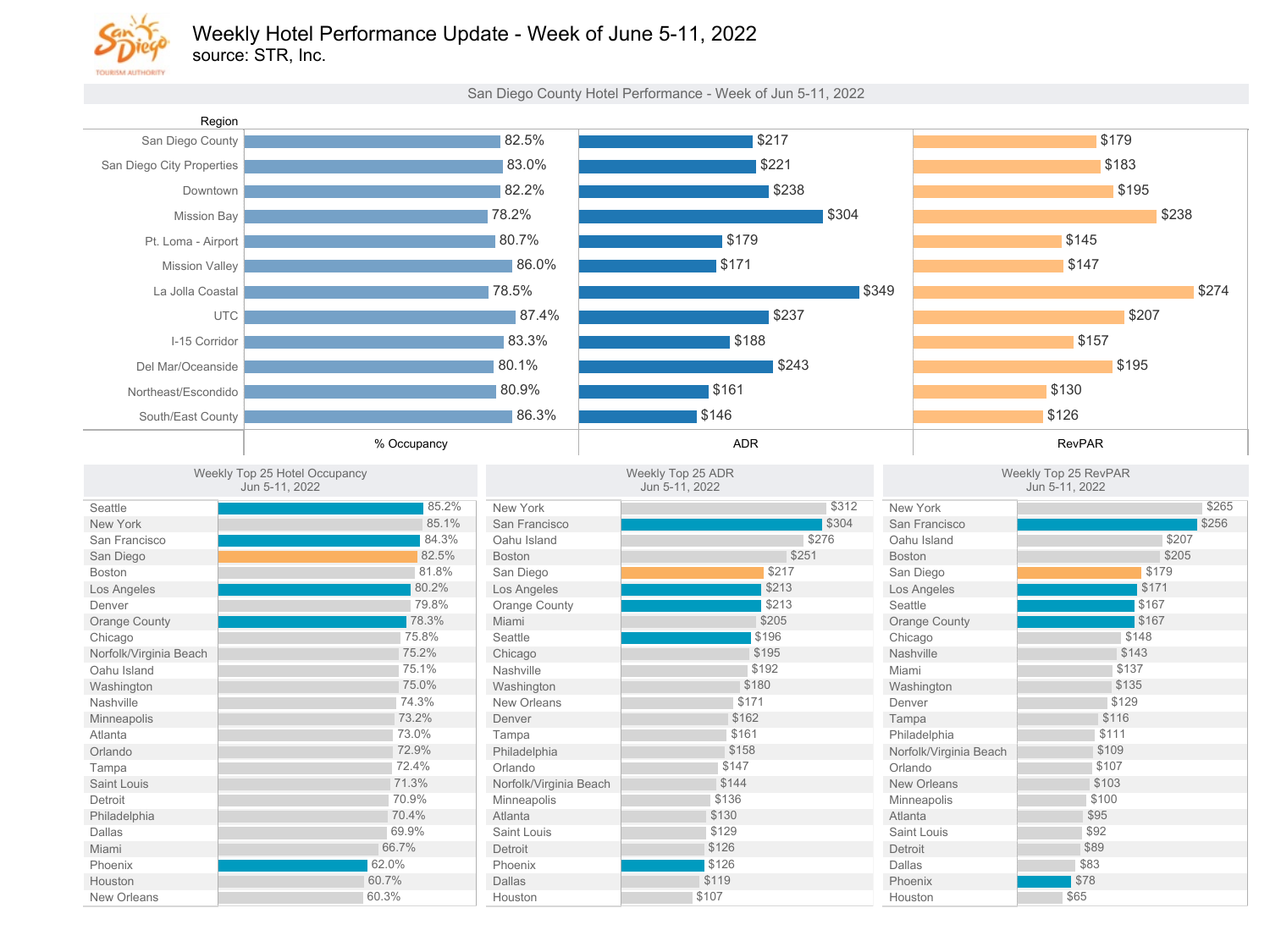

San Diego County Weekly Demand & Average Rate Trend Calendar Years 2019-2022, through June 11, 2022 Source: STR, Inc



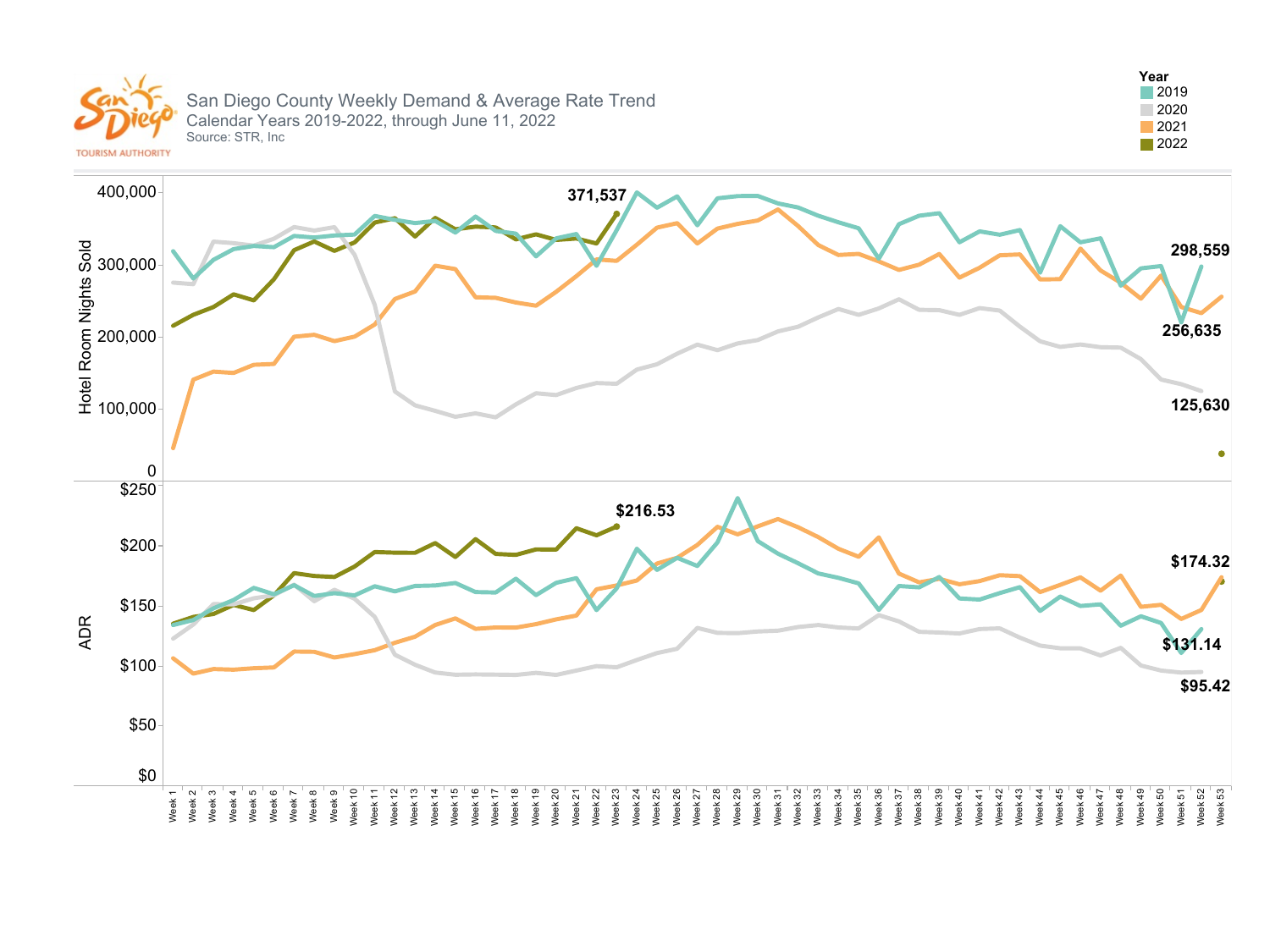

 $\frac{1}{2}$ 

## Last Week's Daily Hotel Performance by Region

Source: STR, Inc.

| <b>TOURISM AUTHORITY</b>  |               | Sun, June 05 | Mon, June 06 | Tue, June 07 | Wed, June 08 | Thu, June 09 | Fri, June 10 | Sat, June 11   |
|---------------------------|---------------|--------------|--------------|--------------|--------------|--------------|--------------|----------------|
|                           | Rooms Sold    | 27,928       | 32,965       | 34,540       | 33,208       | 32,472       | 34,383       | 37,4           |
| San Diego City Properties | % Occupancy   | 69.7%        | 82.2%        | 86.2%        | 82.8%        | 81.0%        | 85.8%        | 93.            |
|                           | ADR           | \$196.60     | \$207.52     | \$212.51     | \$206.78     | \$204.43     | \$240.63     | \$265          |
|                           | <b>RevPAR</b> | \$136.98     | \$170.66     | \$183.12     | \$171.31     | \$165.60     | \$206.40     | \$247          |
| Downtown                  | Rooms Sold    | 10,198       | 12,801       | 13,211       | 11,931       | 11,279       | 12,191       | 13,9           |
|                           | % Occupancy   | 68.6%        | 86.1%        | 88.9%        | 80.3%        | 75.9%        | 82.0%        | 93.            |
|                           | ADR           | \$218.90     | \$236.78     | \$240.06     | \$225.56     | \$213.59     | \$240.03     | \$277          |
|                           | <b>RevPAR</b> | \$150.21     | \$203.96     | \$213.40     | \$181.09     | \$162.11     | \$196.90     | \$260          |
| <b>Mission Valley</b>     | Rooms Sold    | 5,938        | 6,669        | 6,922        | 6,932        | 6,765        | 7,052        | 7,4            |
|                           | % Occupancy   | 74.9%        | 84.1%        | 87.3%        | 87.4%        | 85.3%        | 89.0%        | 94.            |
|                           | <b>ADR</b>    | \$150.05     | \$152.04     | \$158.79     | \$159.47     | \$158.76     | \$195.78     | \$211          |
|                           | <b>RevPAR</b> | \$112.40     | \$127.91     | \$138.66     | \$139.45     | \$135.49     | \$174.17     | \$199          |
|                           | Rooms Sold    | 3,470        | 3,710        | 3,901        | 3,865        | 3,977        | 4,162        | 4,4            |
|                           | % Occupancy   | 71.1%        | 76.1%        | 80.0%        | 79.2%        | 81.5%        | 85.3%        | 91.            |
| Pt. Loma - Airport        | ADR           | \$156.22     | \$161.95     | \$169.36     | \$165.20     | \$163.01     | \$198.93     | \$227          |
|                           | <b>RevPAR</b> | \$111.13     | \$123.17     | \$135.44     | \$130.89     | \$132.90     | \$169.73     | \$209          |
|                           | Rooms Sold    | 2,107        | 2,240        | 2,469        | 2,386        | 2,525        | 2,679        | 2,9            |
| <b>Mission Bay</b>        | % Occupancy   | 66.5%        | 70.7%        | 78.0%        | 75.3%        | 79.7%        | 84.6%        | 92.3           |
|                           | <b>ADR</b>    | \$274.52     | \$258.91     | \$262.39     | \$268.03     | \$292.68     | \$362.57     | \$381          |
|                           | <b>RevPAR</b> | \$182.64     | \$183.13     | \$204.56     | \$201.93     | \$233.35     | \$306.70     | \$352          |
| La Jolla Coastal          | Rooms Sold    | 1,179        | 1,448        | 1,521        | 1,479        | 1,390        | 1,499        | 1,6            |
|                           | % Occupancy   | 63.9%        | 78.5%        | 82.5%        | 80.2%        | 75.4%        | 81.3%        | 87.            |
|                           | <b>ADR</b>    | \$304.88     | \$311.16     | \$320.82     | \$325.23     | \$330.37     | \$405.76     | \$426          |
|                           | <b>RevPAR</b> | \$194.93     | \$244.34     | \$264.62     | \$260.85     | \$249.03     | \$329.85     | \$373          |
|                           | Rooms Sold    | 2,759        | 3,587        | 3,795        | 3,775        | 3,719        | 3,833        | 3 <sub>5</sub> |

|                       | <b>RevPAR</b> | \$150.21 | \$203.96 | \$213.40 | \$181.09 | \$162.11 | \$196.90 | \$260.16 |
|-----------------------|---------------|----------|----------|----------|----------|----------|----------|----------|
| <b>Mission Vallev</b> | Rooms Sold    | 5,938    | 6,669    | 6,922    | 6,932    | 6,765    | 7,052    | 7,456    |
|                       | % Occupancy   | 74.9%    | 84.1%    | 87.3%    | 87.4%    | 85.3%    | 89.0%    | 94.1%    |
|                       | <b>ADR</b>    | \$150.05 | \$152.04 | \$158.79 | \$159.47 | \$158.76 | \$195.78 | \$211.92 |
|                       | <b>RevPAR</b> | \$112.40 | \$127.91 | \$138.66 | \$139.45 | \$135.49 | \$174.17 | \$199.33 |
|                       | Rooms Sold    | 3,470    | 3,710    | 3,901    | 3,865    | 3,977    | 4,162    | 4,485    |
| Pt. Loma - Airport    | % Occupancy   | 71.1%    | 76.1%    | 80.0%    | 79.2%    | 81.5%    | 85.3%    | 91.9%    |
|                       | <b>ADR</b>    | \$156.22 | \$161.95 | \$169.36 | \$165.20 | \$163.01 | \$198.93 | \$227.41 |
|                       | <b>RevPAR</b> | \$111.13 | \$123.17 | \$135.44 | \$130.89 | \$132.90 | \$169.73 | \$209.09 |
|                       | Rooms Sold    | 2,107    | 2,240    | 2,469    | 2,386    | 2,525    | 2,679    | 2,923    |
|                       | % Occupancy   | 66.5%    | 70.7%    | 78.0%    | 75.3%    | 79.7%    | 84.6%    | 92.3%    |
| <b>Mission Bay</b>    | <b>ADR</b>    | \$274.52 | \$258.91 | \$262.39 | \$268.03 | \$292.68 | \$362.57 | \$381.96 |
|                       | <b>RevPAR</b> | \$182.64 | \$183.13 | \$204.56 | \$201.93 | \$233.35 | \$306.70 | \$352.54 |
|                       | Rooms Sold    | 1,179    | 1,448    | 1,521    | 1,479    | 1,390    | 1,499    | 1,614    |
| La Jolla Coastal      | % Occupancy   | 63.9%    | 78.5%    | 82.5%    | 80.2%    | 75.4%    | 81.3%    | 87.5%    |
|                       | <b>ADR</b>    | \$304.88 | \$311.16 | \$320.82 | \$325.23 | \$330.37 | \$405.76 | \$426.65 |
|                       | <b>RevPAR</b> | \$194.93 | \$244.34 | \$264.62 | \$260.85 | \$249.03 | \$329.85 | \$373.43 |
| <b>UTC</b>            | Rooms Sold    | 2,759    | 3,587    | 3,795    | 3,775    | 3,719    | 3,833    | 3,948    |
|                       | % Occupancy   | 66.4%    | 86.3%    | 91.3%    | 90.9%    | 89.5%    | 92.3%    | 95.0%    |
|                       | <b>ADR</b>    | \$201.05 | \$220.83 | \$224.89 | \$228.97 | \$234.51 | \$264.35 | \$268.75 |
|                       | <b>RevPAR</b> | \$133.50 | \$190.64 | \$205.40 | \$208.03 | \$209.90 | \$243.86 | \$255.36 |
|                       | Rooms Sold    | 1,200    | 1,414    | 1,548    | 1,592    | 1,489    | 1,625    | 1,731    |
| I-15 Corridor         | % Occupancy   | 66.0%    | 77.8%    | 85.2%    | 87.6%    | 81.9%    | 89.4%    | 95.3%    |
|                       | <b>ADR</b>    | \$171.12 | \$174.06 | \$181.82 | \$186.97 | \$180.04 | \$201.09 | \$214.33 |
|                       | <b>RevPAR</b> | \$113.01 | \$135.46 | \$154.90 | \$163.81 | \$147.54 | \$179.84 | \$204.18 |
|                       | Rooms Sold    | 4,858    | 5,358    | 5,609    | 5,594    | 5,801    | 6,278    | 6,597    |
| Del Mar/Oceanside     | % Occupancy   | 68.0%    | 75.0%    | 78.5%    | 78.3%    | 81.2%    | 87.8%    | 92.3%    |
|                       | <b>ADR</b>    | \$225.29 | \$224.98 | \$229.53 | \$222.41 | \$227.36 | \$273.57 | \$284.81 |
|                       | <b>RevPAR</b> | \$153.14 | \$168.66 | \$180.14 | \$174.08 | \$184.54 | \$240.31 | \$262.89 |
|                       | Rooms Sold    | 4,972    | 5,236    | 5,331    | 5,640    | 6,067    | 6,166    | 6,261    |
|                       | % Occupancy   | 75.7%    | 79.7%    | 81.2%    | 85.9%    | 92.4%    | 93.9%    | 95.3%    |
| South/East County     | <b>ADR</b>    | \$129.46 | \$126.67 | \$129.80 | \$132.45 | \$141.89 | \$171.82 | \$182.94 |
|                       | <b>RevPAR</b> | \$97.98  | \$100.97 | \$105.34 | \$113.71 | \$131.04 | \$161.28 | \$174.37 |
|                       | Rooms Sold    | 3,117    | 3,612    | 3,796    | 4,050    | 4,103    | 4,387    | 4,552    |
|                       | % Occupancy   | 63.9%    | 74.1%    | 77.9%    | 83.1%    | 84.2%    | 90.0%    | 93.4%    |
| Northeast/Escondido   | <b>ADR</b>    | \$137.82 | \$140.43 | \$142.10 | \$146.68 | \$146.23 | \$190.36 | \$206.95 |
|                       | <b>RevPAR</b> | \$88.12  | \$104.05 | \$110.65 | \$121.86 | \$123.07 | \$171.30 | \$193.23 |
|                       |               |          |          |          |          |          |          |          |

\$247.80 \$265.09 93.5% 37,470

\$277.15 93.9% 13,950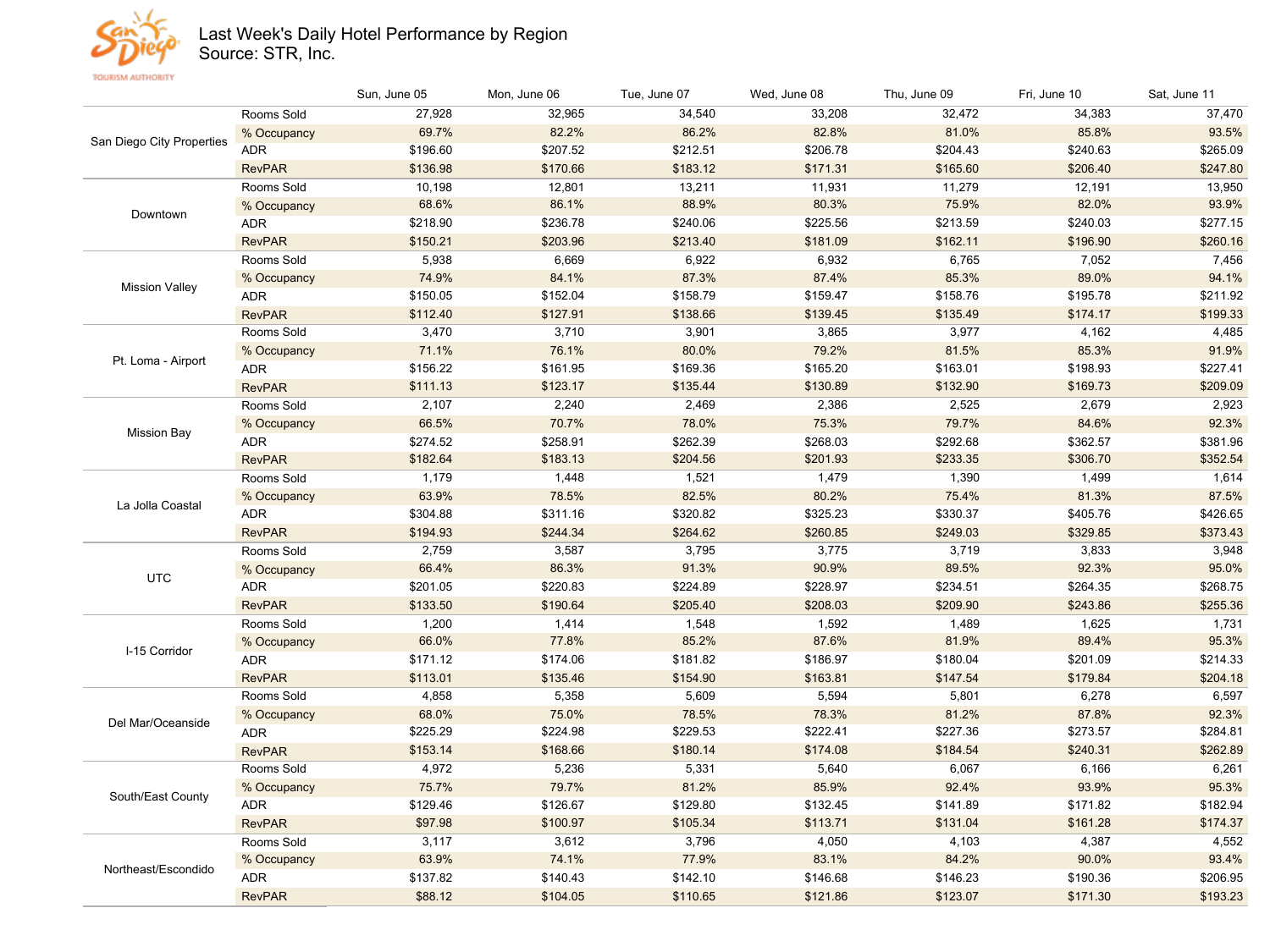

## Day of Week Occupancy and ADR Patterns By Region Week of June 5-11, 2022

Weekly min & max noted